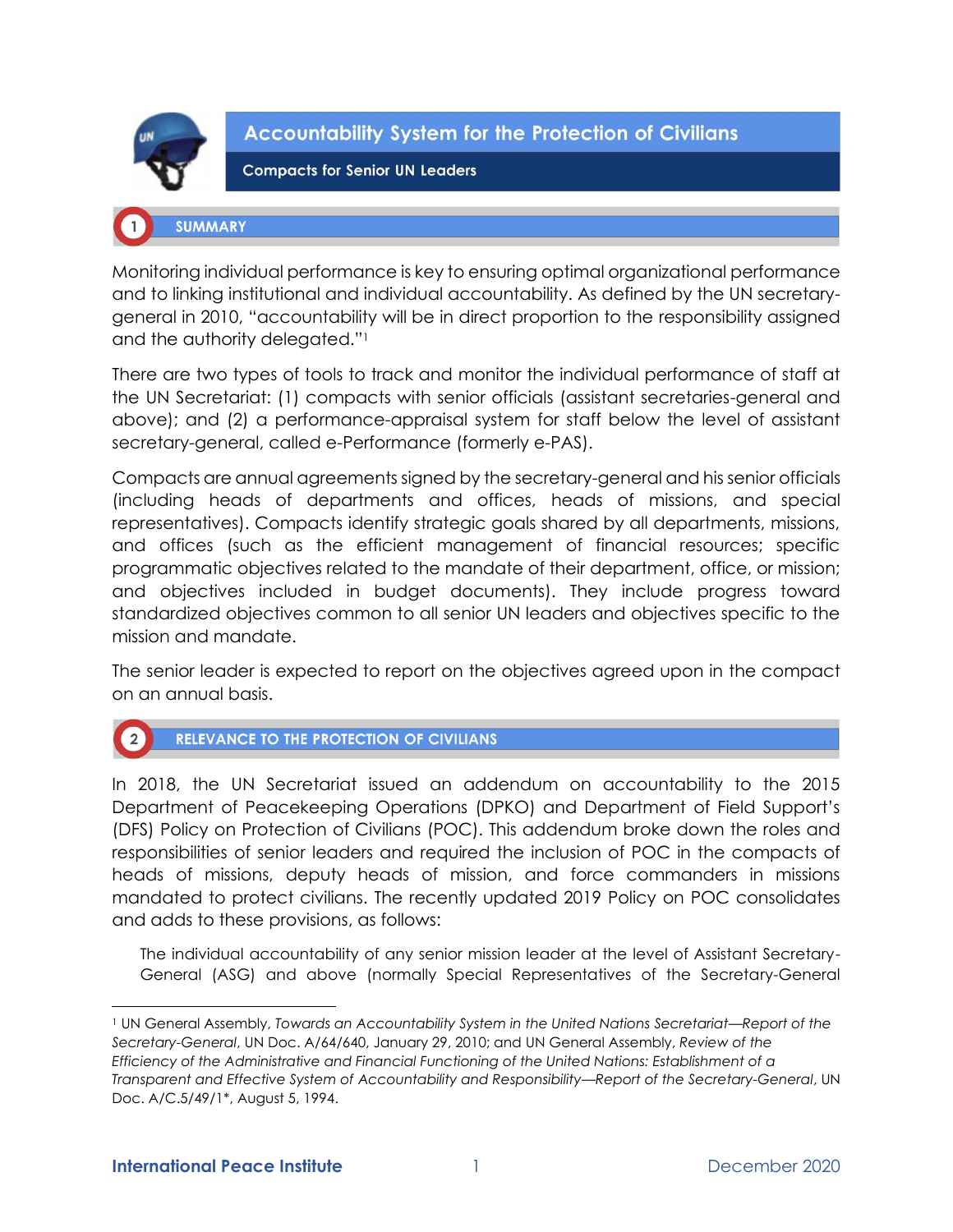(SRSGs), Deputy Special Representatives of the Secretary-General (DSRSGs) and Force Commanders, is enshrined in a senior managers' compact, and their performance is managed and evaluated through this instrument, which reflects mandate priorities. Senior leaders in missions with POC mandates who have a Compact shall include a strategic objective on POC in their Compact aligned with mandate priorities, the mission's strategic objectives and their oversight role.

In submitting their self-evaluation on the achievement of their strategic objective, senior leaders should identify any impediments to the effective implementation of the POC mandate. The review of their performance should also consider the outcomes of any investigation mechanism including board of inquiry report, or any other special or general report, which contains information relevant to [the performance of the senior officials] as it relates to his or her POC responsibilities.<sup>2</sup>

The 2019/2020 compacts for the seven heads of missions mandated to protect civilians all consequently include the following standardized special objective: "Fulfil leadership responsibilities to implement the Mission's protection of civilians' mandate." Performance measures include "compliance of the Mission with organizational and [Department of Peace Operations (DPO)/Department of Operational Support (DOS)] policies and guidance on the protection of civilians in United Nations peacekeeping, including minimum requirements to implement the POC mandate (POC strategy established, POC coordination and joint operations mechanisms established, quarterly POC threat assessment conducted, POC contingency plans prepared, POC military and police orders issued)."

Some SRSGs have also included additional language related to POC in the section dedicated to "programmatic objectives" and "delivering my responsibilities as a senior manager of the United Nations."

### **Examples**

The heads of MONUSCO, MINUSCA, UNAMID, and UNIFIL have made POC a dedicated program objective, with related expected accomplishments and performance measures.

For example, the head of MONUSCO included "effective, dynamic and integrated protection of civilians under threat of physical violence" as her first program objective. She also committed to "base [her] engagements at all levels on four principles, namely (i) the primacy of politics, (ii) partnerships and sustainability, (iii) human rights and protection first, and (iv) delivering as one as defined in the Mission Concept." She also included an extensive list of related expected accomplishments on the reduction of the risk of violence, the prevention of the expansion of armed groups, the support of further professionalization of national security forces to foster their ability to protect; the promotion of human rights; and support to disarmament, demobilization, and reintegration. Multiple performance measures are also listed, from the implementation of

<sup>2</sup> UN Department of Peace Operations (DPO), "Policy: The Protection of Civilians in United Nations Peacekeeping," November 1, 2019.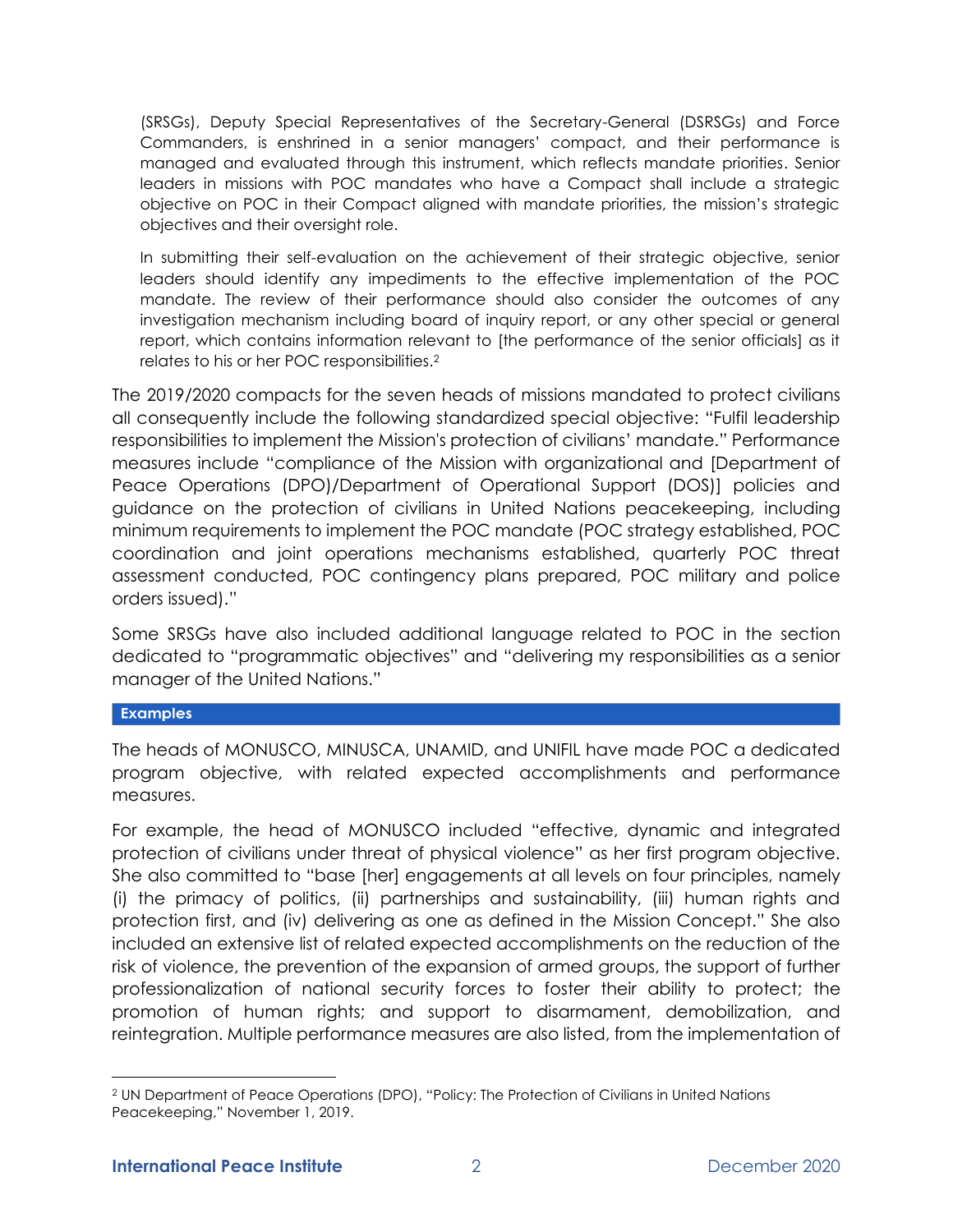prevention and response plans based on forward-looking POC threat assessments, good offices, comprehensive strategies to neutralize armed groups, capacity building, monitoring of abuses, and support to the fight against impunity.

The head of MINUSCA included "[enhancing] security, protection of civilians and human rights" in his program objectives. His performance measures include a decrease in the number of attacks and clashes, no major outbreaks of violence, the establishment of special mixed units, proactive measures by the mission to prevent gross human rights violations and abuses against the civilian populations, robust posturing to protect civilians, and improved early warning and community-based protection mechanisms.<sup>3</sup> He also specifically mentioned the use of communication and technology systems for POC.<sup>4</sup>

The head of UNAMID also specifically made "protection of civilians through [the] strengthening of institutions and respect for fundamental human rights across Darfur" a program objective, in addition to the standard "special objective." Expected accomplishments encompass strengthened judicial and penal institutions, increased capacity for state police forces to support the provision of policing services, strengthened national human rights commission and transitional justice mechanisms, and protection monitoring of areas where the operations team has withdrawn. Performance measures include the increased number of state police trained, the establishment of state administrations, the strengthened capacity of civil society to promote human rights, the monitoring of human rights, and human rights and transitional justice mechanisms being functional in Darfur. In his commitments related to leadership, he also added that he "will continue to prioritize the Mission's core mandate of protection of civilians in Darfur by ensuring that the military, police and substantive sections are proactively deployed to the areas of highest risk to [internally displaced persons] and other civilians [and] will also continue to place emphasis on enhanced early warning mechanisms to ensure prompt and effective responses to threats of violence against civilians."

The head of UNIFIL included a program objective on "[maintaining] legitimacy and popular support of UNIFIL's activities with the local civilian population and [using] all necessary means within UNIFIL's capabilities to protect civilians under imminent threat of physical violence." His expected accomplishments include the implementation of a mission-wide strategy on POC and the mainstreaming of this strategy into the planning of

<sup>3</sup> The head of MINUSCA's program objectives also include the establishment of implementation committees and technical security committees; enhanced coherence and coordination by the government in the deployment of security and defense forces; improved early-warning and community-based protection mechanisms; the strengthening of participation in decision making by marginalized and minority groups; an increase in the number of cases of violations that are resolved; an increase in the number of parties that have issued clear orders to prohibit sexual violence and in the number of children released from armed groups; an increase in the number of security forces trained in human rights, POC, the protection of children, sexual and gender-based violence, and civil-military relations; and the tracking and monitoring of violations of the peace agreement and reductions in violations.

<sup>4</sup> Specifically, he committed to "enhance decision making relating to the protection of civilians in Bangui in the Force Protection and Security Technology Services by leveraging state of the art technologies. This will include installation of smart city sensors, night vision, and video walls."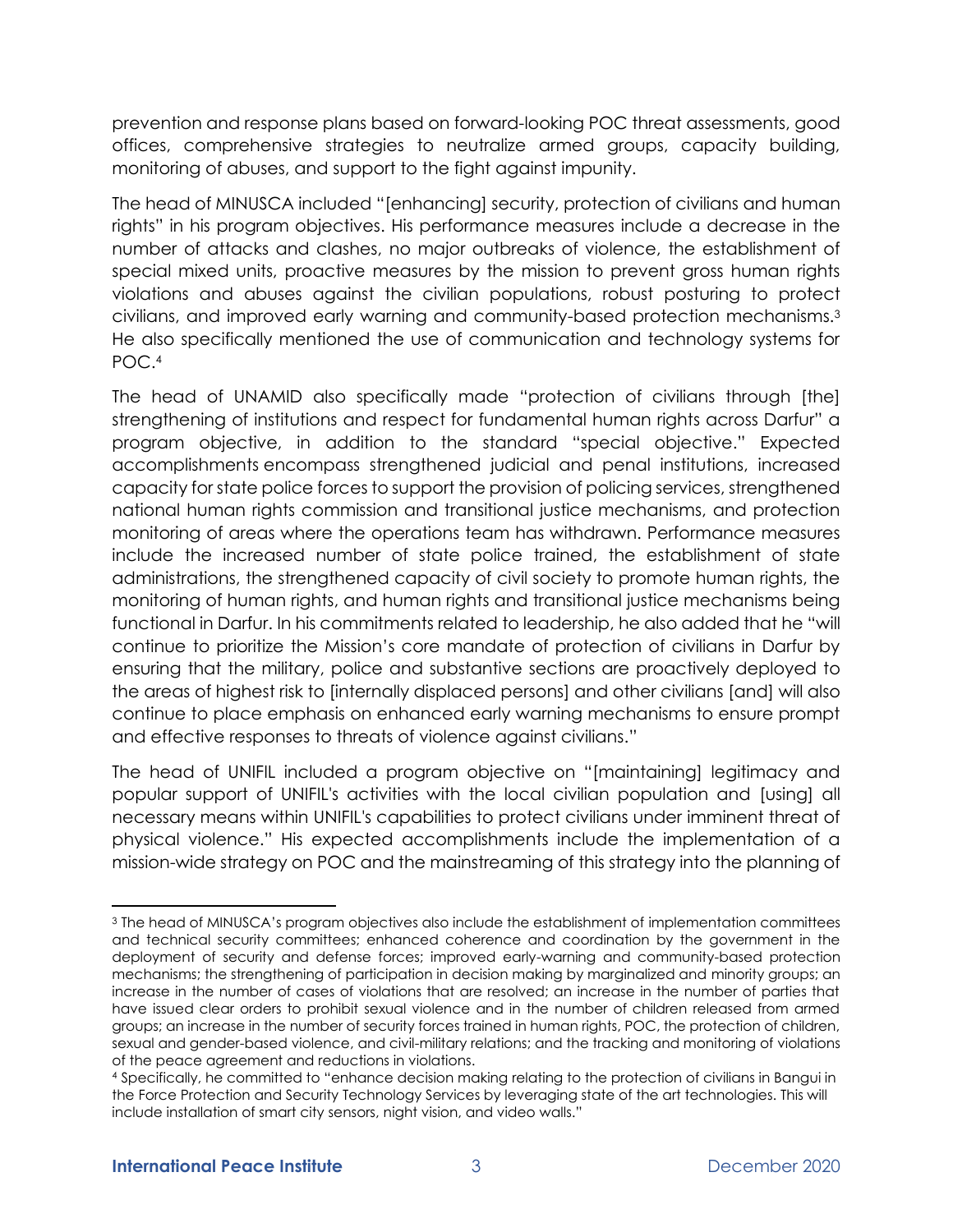activities and contingencies across the mission. Performance measures encompass engagement initiatives, de-mining operations, the regular review of the POC strategy and related contingency plans, and exercises to ensure that mission personnel understand their responsibilities and properly perform their tasks.

The heads of UNMISS, MINUSMA, and UNISFA have identified broader program objectives on contributing to the establishment of a protective environment (maintaining a secure environment, supporting national authorities, and ensuring accountability for human rights abuses) and included specific "expected accomplishments" and performance measures related to POC.

The head of UNMISS added program objectives that contribute to the protection of civilians, such as "accountability for serious human rights violations," "voluntary and dignified returns and integration of [internally displaced persons] and refugees," and progress in the implementation of the peace process. He also specifically committed to "ensure the safety of my staff, both uniformed and civilian, as well as those under the protection of the Organization."

The compact of the head of MINUSMA includes a program objective to "support, with effective mobilization of the international community, the Malian authorities for the stabilization of areas where civilians are at risk in central Mali, particularly by providing assistance to the Government's efforts in the Centre and the Government's *cadre politique* for the Center." While the commitment remains focused on assisting the host state in protecting civilians, one of the "expected accomplishments" listed in the compact is for "MINUSMA [to strengthen] its efforts to protect civilians in Central Mali [by implementing] its Protection of Civilians (POC) strategy and relevant operational plans in complementarity with the Malian Government and its international partners." Performance measures include the reinforcement of military and police components' capacities, the strengthening of the Malian administration and security forces, and the sustained implementation of "initiatives providing basic services…, focusing on POC, monitoring of human rights and humanitarian or development actions.

The head of UNISFA mentioned POC in his compact as an expected accomplishment related to the program objective on maintaining a secure environment in Abyei: "Mission's civilian-protection mandate is implemented including taking necessary actions to protect those under imminent threat of physical violence, irrespective of its source." Performance measures include patrolling and engagement with communities.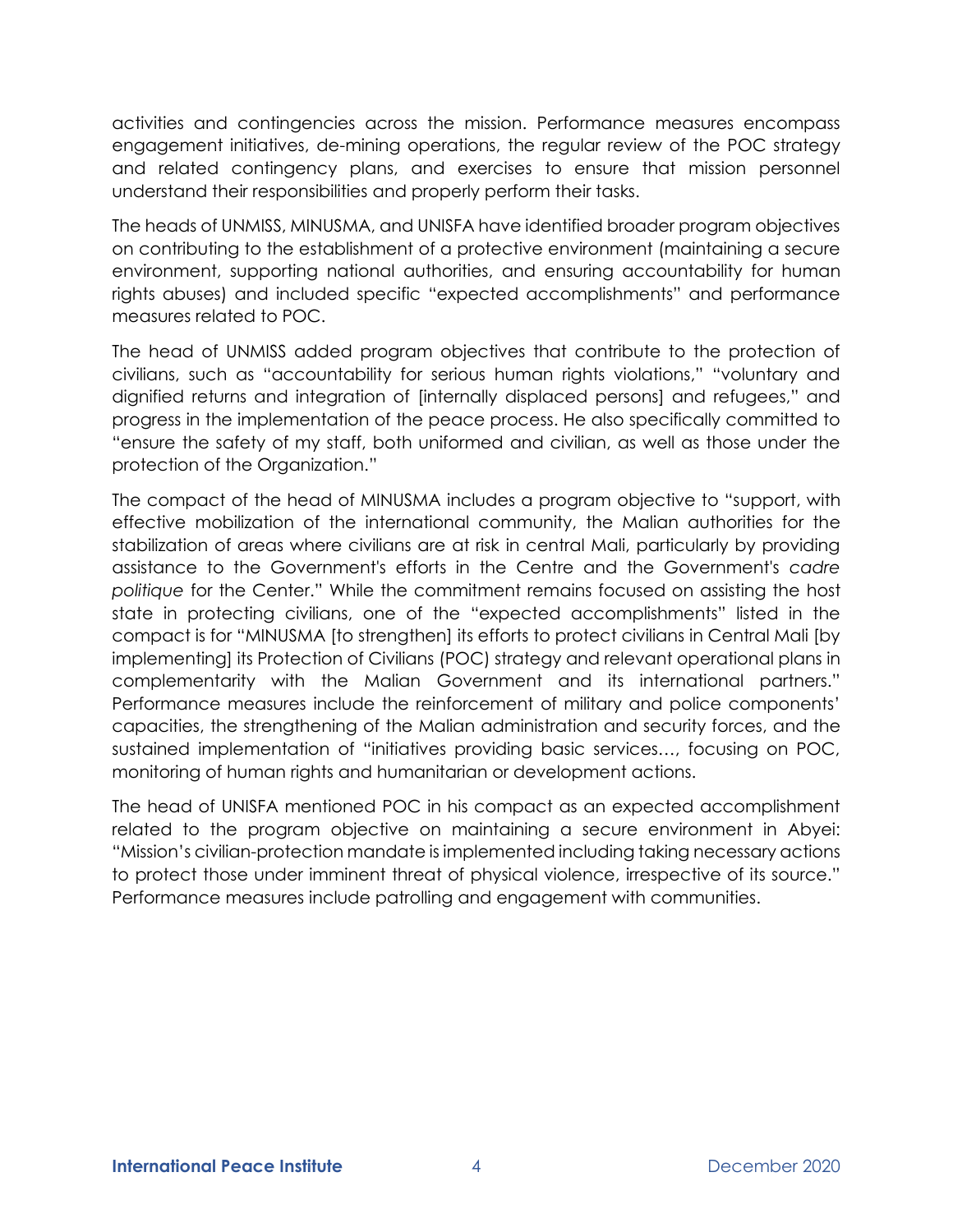

### **Governing rules**

 $\left(3\right)$ 

UN human resources rules include provisions related to the performance of staff, including senior managers:

(a) Staff members shall be evaluated for their efficiency, competence and integrity through performance appraisal mechanisms that shall assess the staff member's compliance with the standards set out in the Staff Regulations and Rules for purposes of accountability.

(b) The Secretary-General shall seek to ensure that appropriate learning and development programmes are available for the benefit of staff.

(c) Performance reports shall be prepared regularly for all staff members, including at the Assistant Secretary-General level and above, in accordance with procedures promulgated by the Secretary-General.<sup>5</sup>

#### **Process and functioning**

Senior managers sign an annual agreement with the secretary-general called a compact. Compacts are also in place between heads of mission and their deputies in peacekeeping operations.<sup>6</sup>

The 2019/2020 compact includes two sections. The first section focuses on delivering results, which encompasses:

- Achieving program objectives: Program objectives are closely related to the mandate given to the mission or department.
- Achieving special objectives: Special objectives are defined in the standardized template for field missions and include:
	- o Managing the operational security, occupational safety, and health and organizational resilience risks that threaten mandate implementation;
	- o Strengthening the integration of the UN system through the implementation of the Integrated Assessment and Planning Policy (for integrated missions only);
	- o Ensuring that mission support to non-UN security forces complies with the Human Rights Due Diligence Policy;
	- o Ensuring maximum efficiency in the use of natural resources and minimal environmental risk to people, society, and ecosystems in the area of operation;
	- o Ensuring the implementation of gender equality and women, peace, and security mandates; and
	- o Fulfilling leadership responsibilities to implement the mission's protection of civilians' mandate (for peacekeeping missions only).
- Delivering reform: This includes reform initiatives related to the delegation of authority, transparency, benefits of reform initiatives, results-based management and enterprise risk management, Umoja, the information and communication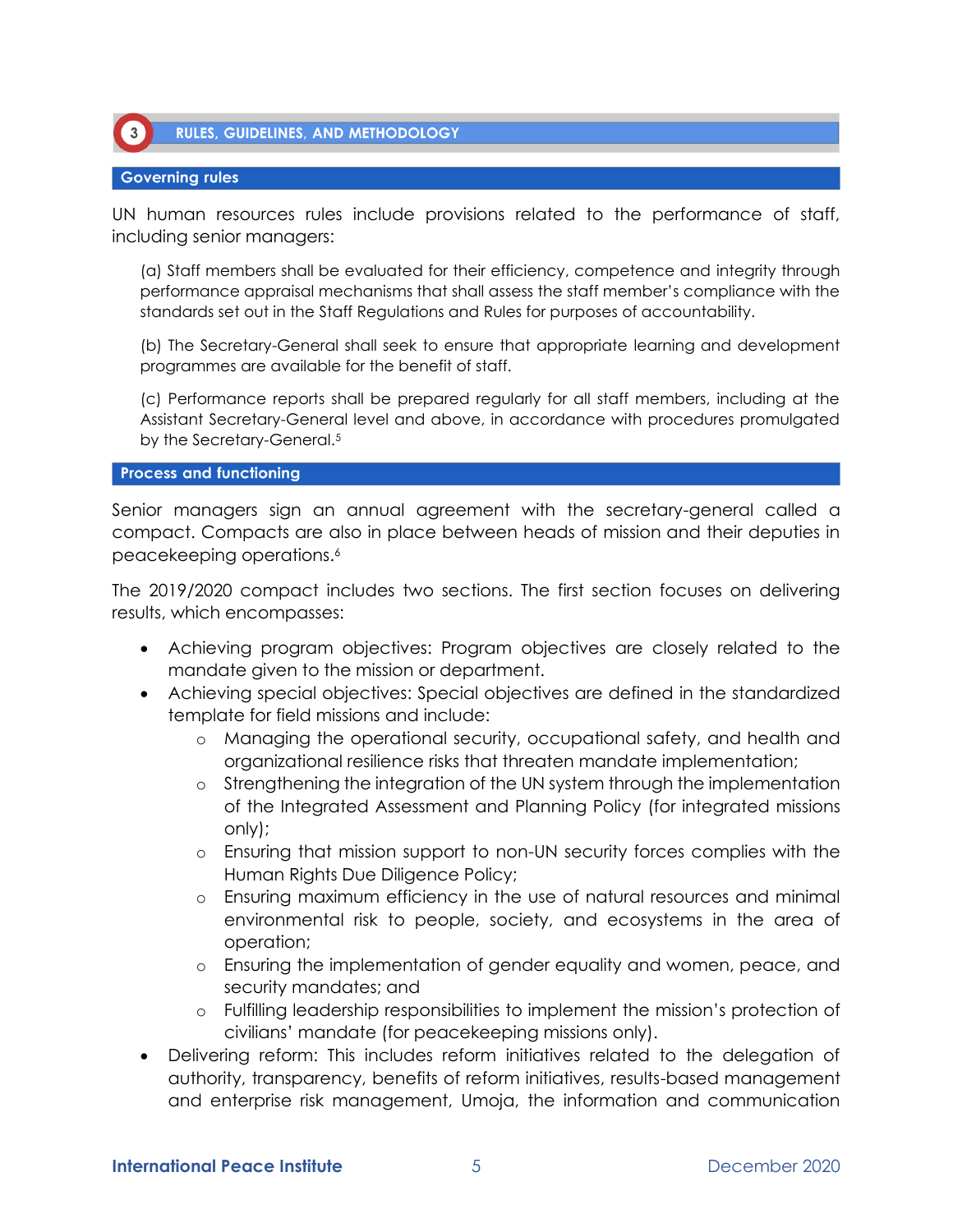technology strategy, and the responsibility to "lead the change" by collaborating with other entities to support the reform agenda.

The second section focuses on "delivering… responsibilities as a senior manager of the United Nations" and includes commitments related to:

- Demonstrating leadership;
- Complying with regulations, rules, and ethical standards; preventing, addressing, and reporting allegations of sexual exploitation and abuse; preventing and ensuring a rapid response to allegations of sexual harassment; protecting staff who report misconduct or cooperate with audits or investigations; preventing fraud; and ensuring dignity through civility);
- Effectively using resources;
- Committing to diversity (gender parity, geographic diversity, and multilingualism);
- Committing to sustainability;
- Implementing oversight body recommendations; and
- Contributing to the broader interests of the UN.

Compacts are reviewed annually by the Management Performance Board, which advises the secretary-general on issues related to the performance of his senior managers.<sup>7</sup> The board monitors and assesses each senior manager's performance against the targets set in their compact and presents its findings and recommendations to the secretary-general, who takes action as necessary. In an effort to ensure the utility of compacts as an instrument for accountability, transparency, and performance, the board sends a letter to senior managers noting their accomplishments and shortcomings, with a detailed assessment published on iSeek, the UN intranet. The senior managers then have to submit an action plan to address the results of the assessment.

Over the years, compacts have been increasingly streamlined and refined by the Management Performance Board to shift from compliance to more strategic, resultsoriented approaches.<sup>8</sup> The most recent change to the compacts mandated the inclusion of the results of performance dashboards, which require program managers to be responsible for conducting self-evaluations and incorporating lessons learned from program implementation; 360-degree evaluation for senior managers, with respect to

<sup>5</sup> United Nations, "HR Portal: Staff Rules," available at <https://hr.un.org/handbook/staff-rules#Rule%201.3> .

<sup>6</sup> UN General Assembly, *Report of the Secretary-General: Fifth Progress Report on the Accountability System in the United Nations Secretariat*, UN Doc. A/70/668, December 30, 2015.

<sup>7</sup> UN Secretariat, "Secretary-General's Bulletin: Management Performance Board," UN Doc. ST/SGB/2010/4, April 15, 2010. The board also reviews the administration of justice proceedings in the Secretariat for management performance and accountability purposes and can make recommendations to address systemic problems. In particular, it conducts yearly reviews of the performance-appraisal system within the UN Secretariat.

<sup>8</sup> See: the secretary-general's reports on "Progress towards an Accountability System in the UN Secretariat." including UN Docs. A/66/692, February 10, 2012; A/67/714, January 29, 2013; A/68/697, January 8, 2014; A/69/676, December 18, 2014; A/70/668, December 30, 2015; A/71/283, August 3, 2016; A/72/773, March 1, 2018; and A/73/688, December 28, 2018. The fifth report (UN Doc. A/70/668) reports that progress in performance management for senior leaders serving in field missions has been made through the continuous refinement of compacts.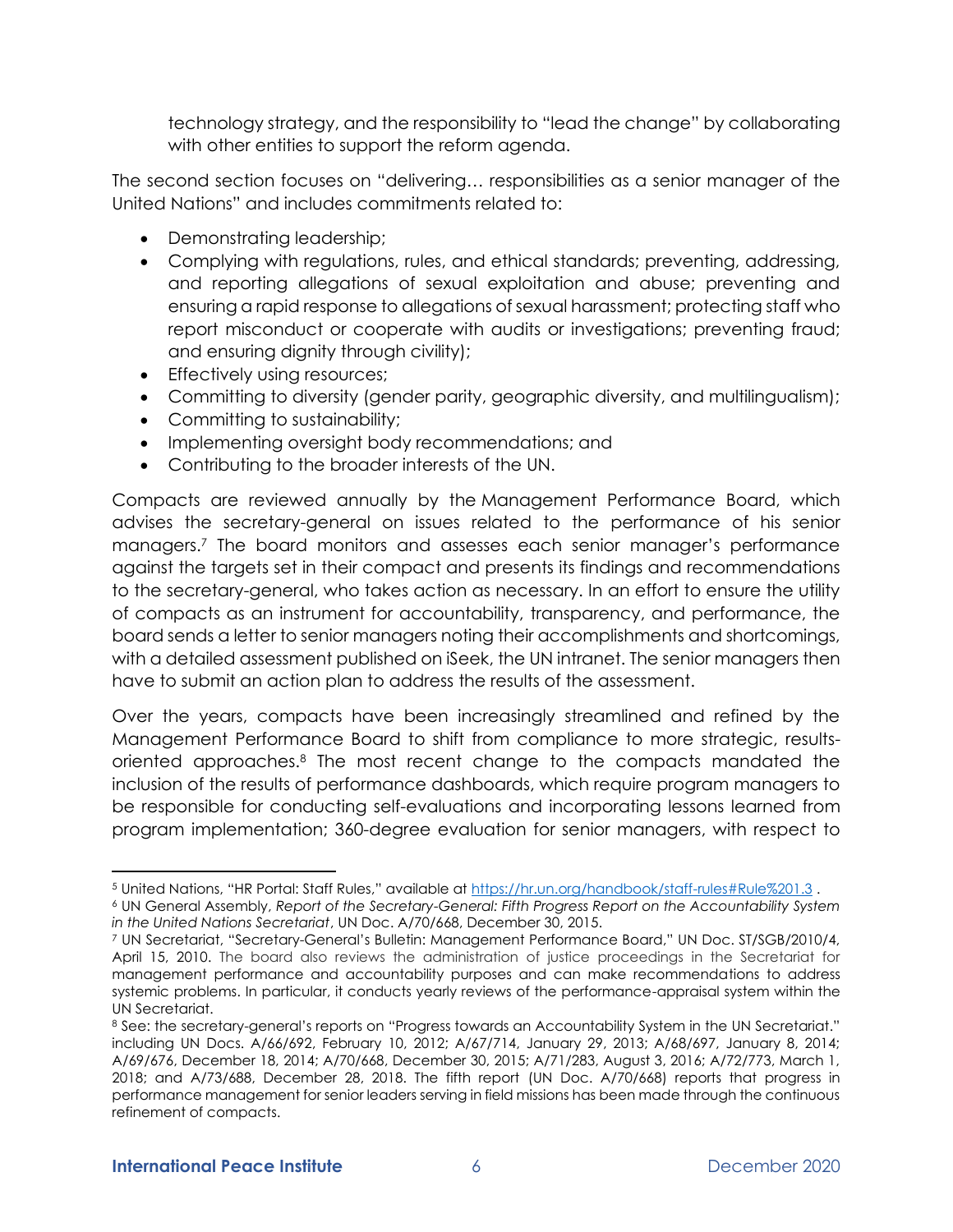the nine leadership characteristics determined by the Chief Executives Board and the secretary-general; and the monitoring of staff perceptions of leadership and managers through surveys.<sup>9</sup>

# **ANALYSIS**

Compacts are a regular evaluation tool based on answerability to the secretary-general, at least in theory. In practice, however, they are mostly used as a self-evaluation tool, with minimal consequences for the performance results being reported. There is also little room for the secretary-general to provide a truly frank and objective assessment due to his remote position in New York and the lack of independent insight into the everyday performance and attitude of his SRSGs.

Many interlocutors reported that the way compacts are being reported on does not create the opportunity for real accountability. Head of mission are supposed to report on their commitments as detailed in the compact but generally assign the task of drafting the self-evaluation report to the mission components, with each contributing relevant paragraphs.

A common criticism of compacts is that they only reflect the language of the peacekeeping mission's mandate without providing useful insight into the specific individual contribution of the senior leader to the implementation of POC. As a consequence, compacts can easily become general reports on what the mission has broadly accomplished, as reported by the mission components. Mission leaders usually summarize and take credit for all the activities undertaken by the mission as a whole rather than their individual activities.

### **Timing**

| Regular process                             | Compacts are filled, signed, and<br>monitored on an annual basis. |  |  |
|---------------------------------------------|-------------------------------------------------------------------|--|--|
| <b>Extraordinary measure after incident</b> |                                                                   |  |  |

<sup>9</sup> The UN template for compacts includes the following language: "Leadership in the UN Secretariat should be: (a) principled, defending the Organization's values, norms and standards; (b) norm-based, grounded in UN values and standards; (c) inclusive; (d) accountable, demonstrating 360-degree accountability within the UN, across the UN System, to Member States and to those served by the Organization; (e) multidimensional, integrating across organizational boundaries and functions; (f) transformational, achieving positive change; (g) collaborative; (h) self-applied, exhibiting the principles in all interactions; and (i) pragmatic and action-oriented, taking principled and practical action to deliver on mandates, balancing administrative and operational risks and erring on the side of action to prevent and address human suffering."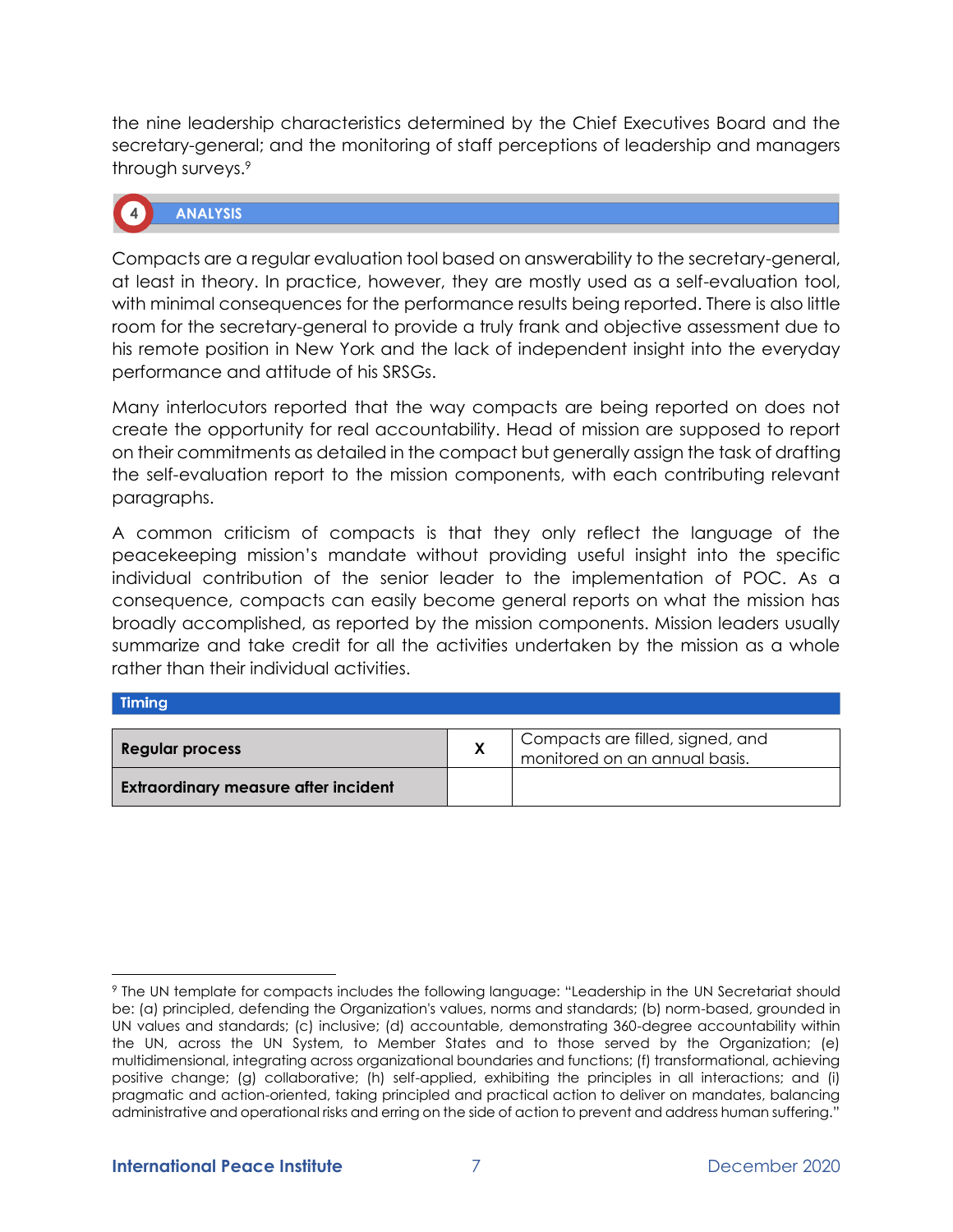# **Actors and answerability structure**

Compacts make senior leaders accountable to the secretary-general (and DSRSGs accountable to SRSGs). In practice, the Management Performance Board assists the secretary-general in monitoring performance.

| <b>Held</b><br>accountable by                         |                 | <b>Individuals</b> | Unit            |        |                 | <b>Mission</b> | Secre-                    | Contri-<br>buting | <b>Security</b><br>Council/ | Member | Population | Other |
|-------------------------------------------------------|-----------------|--------------------|-----------------|--------|-----------------|----------------|---------------------------|-------------------|-----------------------------|--------|------------|-------|
|                                                       |                 |                    | <b>Military</b> | Police | <b>Civilian</b> |                | tariat                    | countries         | 5th Com-<br>mittee          | states |            |       |
| <b>Individuals</b>                                    |                 | $\mathsf{x}$       |                 |        |                 |                | $\boldsymbol{\mathsf{X}}$ |                   |                             |        |            |       |
| Unit/<br>section/<br>component                        | <b>Military</b> |                    |                 |        |                 |                |                           |                   |                             |        |            |       |
|                                                       | Police          |                    |                 |        |                 |                |                           |                   |                             |        |            |       |
|                                                       | <b>Civilian</b> |                    |                 |        |                 |                |                           |                   |                             |        |            |       |
| <b>Mission</b>                                        |                 |                    |                 |        |                 |                |                           |                   |                             |        |            |       |
| Secretariat                                           |                 |                    |                 |        |                 |                |                           |                   |                             |        |            |       |
| Contributing<br>countries                             |                 |                    |                 |        |                 |                |                           |                   |                             |        |            |       |
| <b>Member states</b>                                  |                 |                    |                 |        |                 |                |                           |                   |                             |        |            |       |
| <b>Security Council/</b><br>5 <sup>th</sup> Committee |                 |                    |                 |        |                 |                |                           |                   |                             |        |            |       |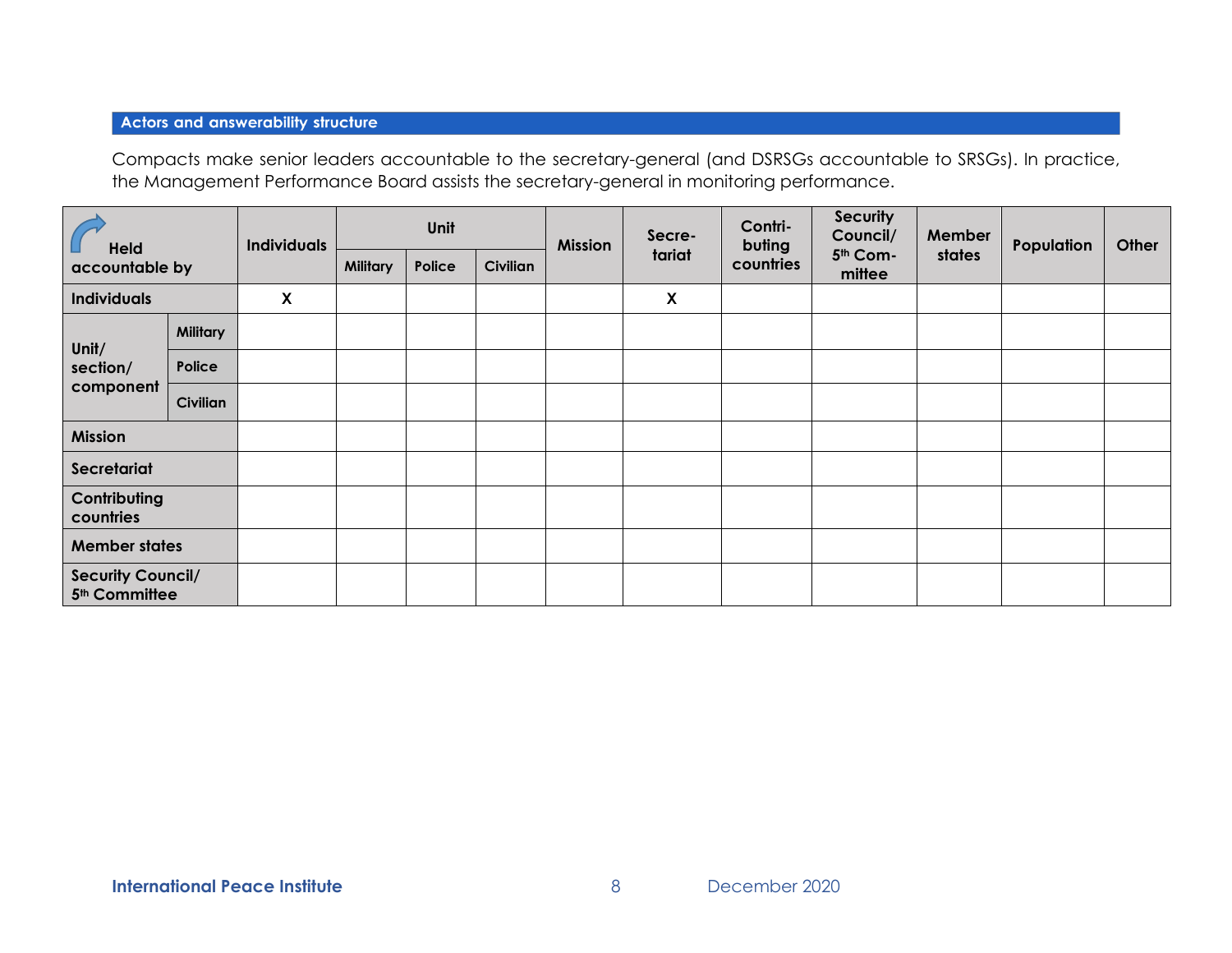# Scope and objective

Compacts aim to ensure accountability for senior officials (assistant secretary-generals and above), including heads of missions and their deputies.

| <b>Collect best</b><br>practices and<br>lessons learned |                           |                                                                                                                      |
|---------------------------------------------------------|---------------------------|----------------------------------------------------------------------------------------------------------------------|
| <b>Track performance</b>                                | $\boldsymbol{\mathsf{x}}$ | Senior officials commit to a set of objectives and<br>performance measures and report on them on an annual<br>basis. |
| Establish facts and<br>circumstances                    |                           |                                                                                                                      |
| <b>Establish</b><br>responsibility                      |                           |                                                                                                                      |
| <b>Identify structural</b><br>and systemic issues       |                           |                                                                                                                      |

## Type of accountability

Compacts relate to organizational accountability and seek to ensure performance accountability for senior leaders.

#### Outcome

| Learn           | <b>Disseminate and integrate</b><br>internally | $\mathbf{x}$ | Compacts are supposed to guide senior<br>leaders in their performance and can in<br>theory provide a basis for corrective<br>measures to address shortcomings.                                |
|-----------------|------------------------------------------------|--------------|-----------------------------------------------------------------------------------------------------------------------------------------------------------------------------------------------|
|                 | <b>Account for publicly</b>                    |              | To a certain extent, compacts are<br>supposed to ensure transparency for the<br>performance of senior leaders. In<br>practice, however, they are not made<br>readily available to the public. |
| Correct         | Improve internal processes                     | X            | Compacts are supposed to guide senior<br>leaders in their performance and can in<br>theory provide a basis for corrective<br>measures to address shortcomings.                                |
|                 | Inform the selection of<br>personnel           | <b>X</b>     | Compacts are supposed to guide senior<br>leaders in their performance and can in<br>theory inform decisions on the retention<br>of senior leaders, depending on their<br>performance results. |
| <b>Sanction</b> | <b>Recommend sanctions</b>                     |              |                                                                                                                                                                                               |
|                 | <b>Establish incentives</b>                    |              |                                                                                                                                                                                               |